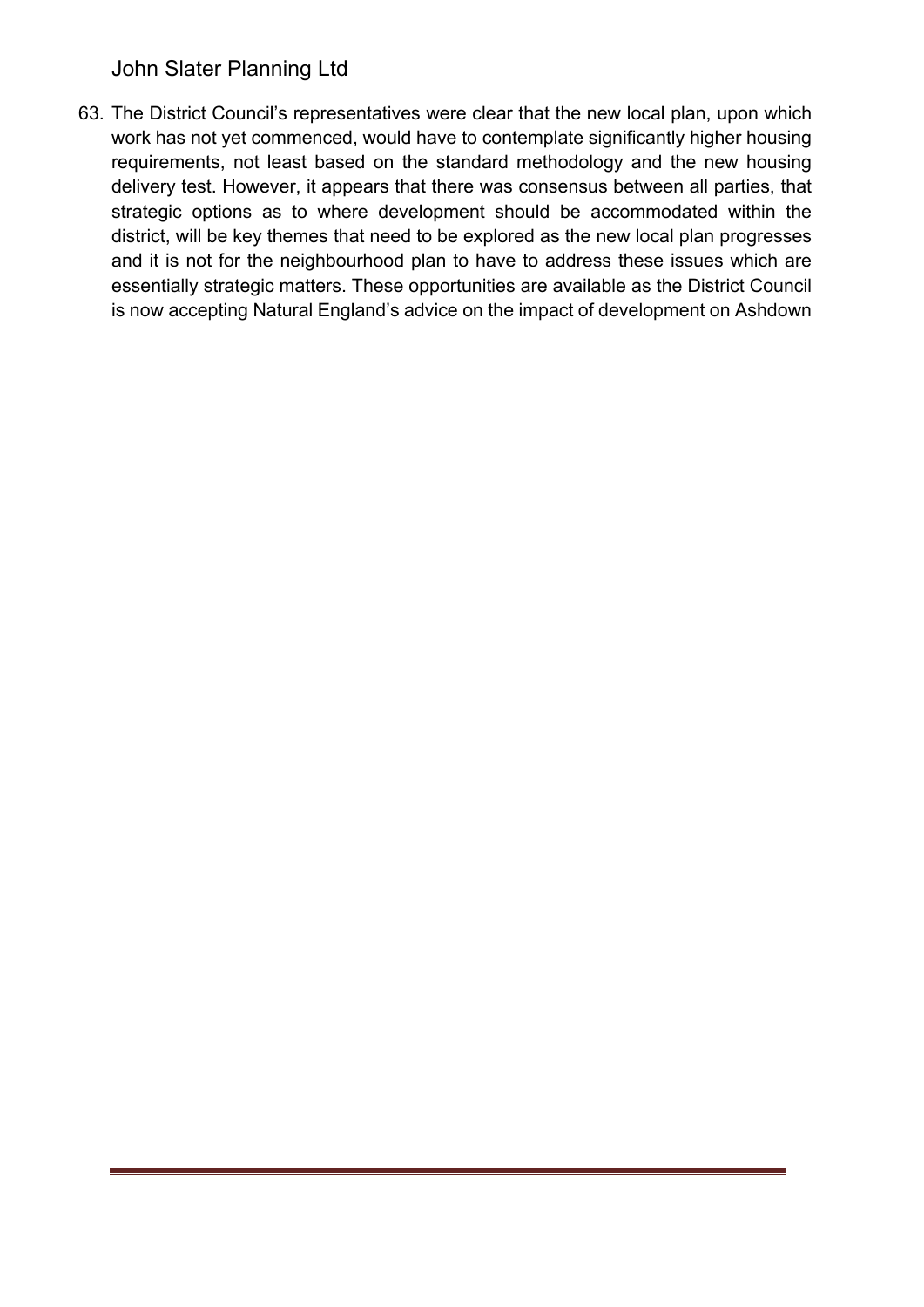number of "Recommendations" which directly relate to "the use and development of land" should be removed from the document. I do not propose to comment on the other recommendations as they are not development plan policies.

- 68. The other implications of the local plan's withdrawal have been the need for the District Council as competent authority to submit a new Habitats Regulations Assessment. As a result of the conclusions of the Inspector, the policy that the District Council had been promoting to mitigate against harm to European Protected Sites is now solely focused on the impact of development on addressing the impact on the Pevensey Levels SAC and Ramsar site.
- 69. The plan has two primary aims, namely to protect the rural character of the parish and secondly to retain the separate character and identity of the parish's four main settlements, Hellingly village, Lower Dicker, Lower Horsebridge and Roebuck Park. I believe that the policy that will emerge from this examination will still deliver these aspirations.
- 70. In terms of meeting the sustainable development basic condition test, I am satisfied that the plan will deliver high-quality development within the character areas and the design policies have been based on generally sound evidence, which is set out in the Character Assessments. It will allow appropriate rural development, whilst protecting the ecological assets of the parish and in particular its ecological networks and wildlife corridors. The plan recognises that new large scale residential development will take place within the parish, delivering new homes to the wider Hailsham area, yet it will still protect the character of the existing settlements.
- 71. My recommendations have concentrated on the wording of the actual policies against which planning applications will be considered. It is beyond my remit as examiner, to comprehensively recommend all the editorial changes to the supporting text. I have, however, chosen to highlight specific paragraphs of the supporting text that need to be changed, but as authors of the plan, the Parish Council will wish to add some more explanatory text which will provide greater clarity or a local dimension to ensure that the plan reads as a coherent planning document, having regard to my recommendations. These should be agreed between Wealden District Council and the Steering Group/Parish Council, when preparing the Referendum Version of the plan. There will also have to be a major exercise in renumbering paragraphs etc. as a result of the changes I have had to recommend to the document.

### *Recommendations*

 *Remove reference in the document to all matters relating to the submitted version of the Wealden Local Plan and in particular:* 

- *Para 8*
- *Para 14 last sentence*
- *Para 15*
- *Para 25*
- *Para 98 omit from last sentence "within Wealden's Emerging Local Plan"*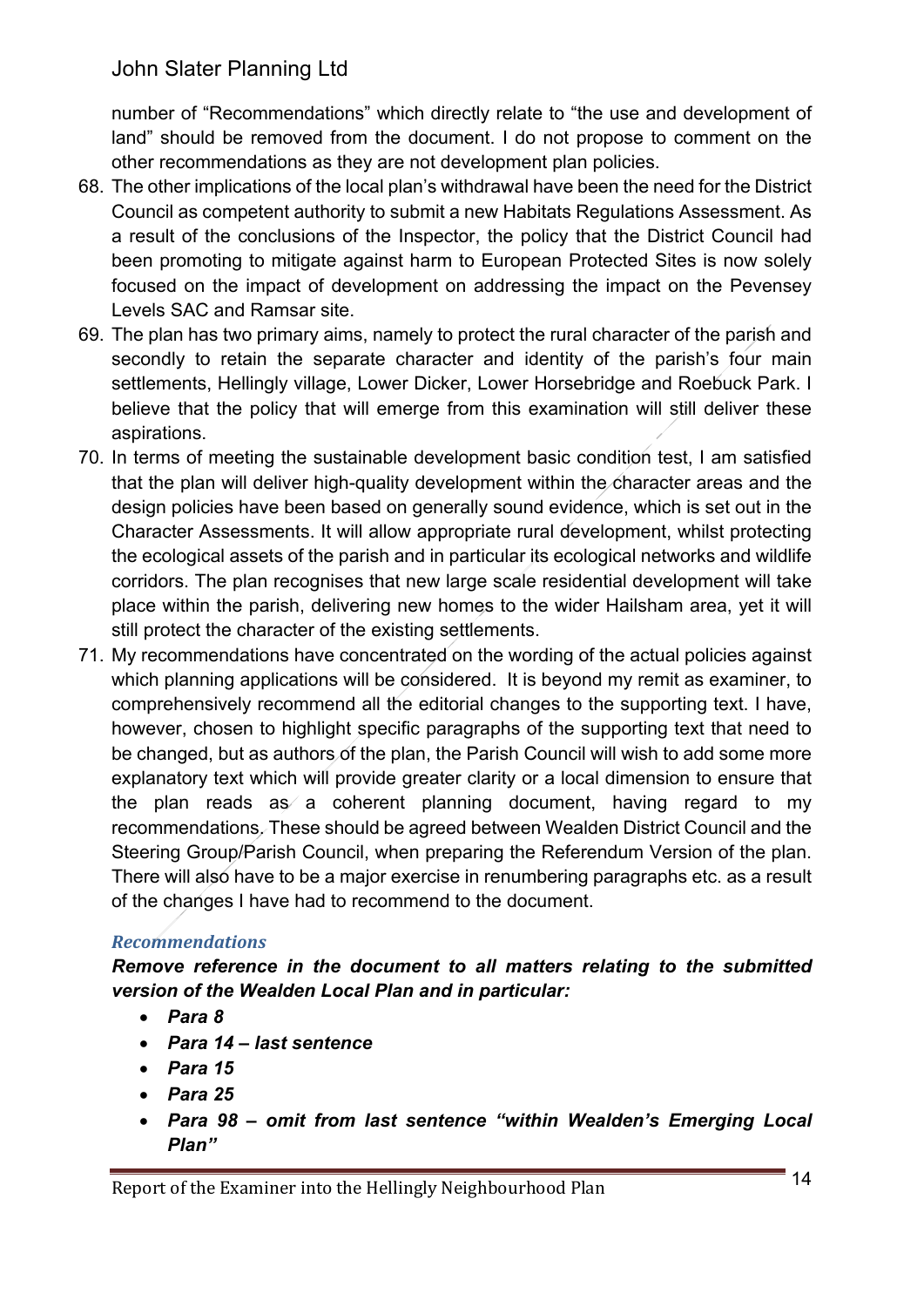- Para 99 omit from the second sentence "coupled with the additional  *amount proposed within Wealden's emerging Local Plan"*
- *Para 100 omit the first line*
- *Para 101 replace "Wealden's emerging Plan" with "a future Wealden Local Plan"*
- *Para 123 omit "as well as within the District Council's emerging Local Plan"*
- *Para 135 omit the first sentence*
- *Para 138*
- *Paras 142 146*
- *Para 166 last sentence*
- *Para 169*
- *Para 170 first sentence and remove "therefore" from the second sentence*
- *Paras 178 179*
- *Paras 190 - 192*
- *Paras 195 196*
- *Paras 202 203*
- *Para 234 omit all text after the second sentence*
- *Para 235 omit "as recommended in Wealden's draft plan"*
- *Para 236 omit "Wealden's draft plan confirms that"*
- *Para 258 Omit "and in the emerging Local Plan"*

 *Remove from the plan all "Recommendations" that address issues relating to the "development and use of land" and in particular:* 

- *Omit Recommendation 3 HV R3*
- *Paras 178 179 and Recommendation 1- LHB R1*
- *Reword Recommendation 3 LHB R3 to "Proposals which provide additional land for leisure/ recreational use in the vicinity of Lower Horsebridge Recreation Ground will be welcomed".*
- *Omit Recommendations 1 and 2 LD R1 and LD R2 and paras 205 210*
- Amend Recommendation 2 RP R2 by deleting the first sentence and in  *the second sentence replace "And further be" with "Measures are"*
- *In the Education Recommendations remove i) and ii)*
- *In the Sports and Leisure Recommendations in i) omit "as Local Planning Authority" and delete ii) and iii)*
- *In Digital Communication Recommendations replace "10 mgs" with "10 mbs"*
- *Omit Sewage Recommendation and also para 266*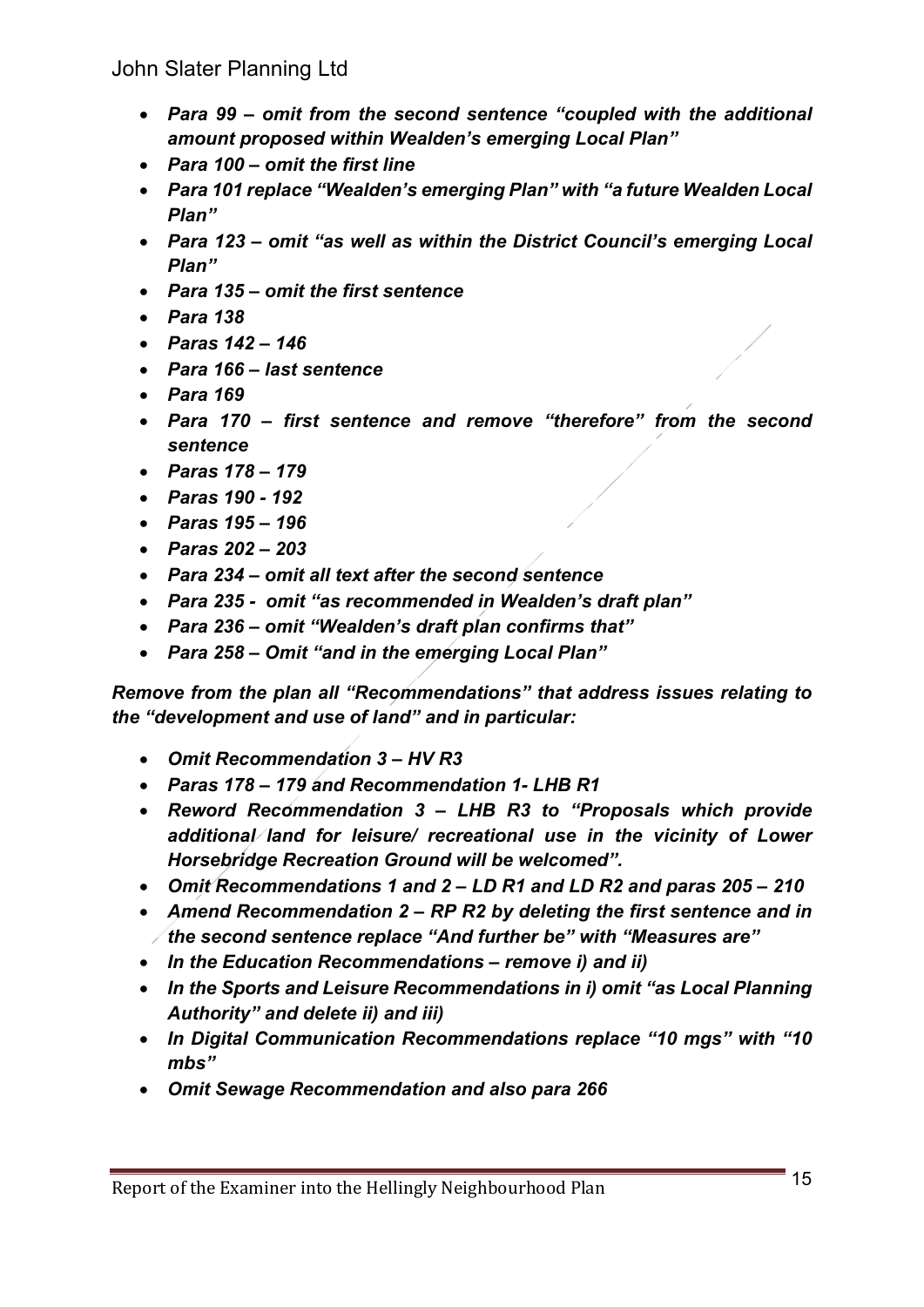## **The Neighbourhood Development Plan Policies**

### **Policy HNDPE – Habitat Regulations**

- 72.This has proved to be the most problematical policy, mainly due to the timing of the Local Plan's Inspector's letter. The submitted version of this policy had been recommended by Wealden District Council, to be inserted in the plan, as a result of its Habitats Regulations Assessment and on the basis of the then status of the emerging Wealden Local Plan. The policy was proposed to mitigate the impact of development within the plan area on three European protected areas namely the Ashdown Forest SAC, Lewes Downs SAC and the Pevensey Levels SAC and Ramsar site.
- 73.I had been alerted to concerns regarding this policy, in particular, the comments of Natural England at the Regulation 16 stage. It became very obvious from reading Natural England's detailed letter that the issues had already been very well rehearsed at the Local Plan examination where Natural England questioned the underlying premise that development across Wealden District's area would adversely impact on the integrity of Ashdown Forest and Lewes Downs through a decline in air quality by increased traffic movements adjacent to and through the protected areas, either alone or in combination with other plans. Natural England considered that predicted improvements in air quality and technological improvements in vehicles should be accounted for in the Habitats Regulations Assessment and in doing so the conclusion is that 'environmental loading will return to below the critical level and loads within an appropriate timeframe<sup>'1</sup>. This conclusion would result in 'no adverse impacts' and would negate the need for mitigation. Furthermore, notwithstanding their concerns regarding the justification for the policy, Natural England also challenged the efficacy of the mitigation measures being proposed in the policy.
- 74.It was the interface between this neighbourhood plan policy, in particular, and Policy AF1 and Policy AF2 of the emerging Wealden Local Plan, that prompted me to want to await the Local Plan Inspector's conclusions, as she would have heard the full expert evidence, some of which would have been of a highly technical and scientific nature. These were matters of a strategic nature which are more sensibly resolved, if possible, at a higher plan level and should be beyond the remit of a neighbourhood plan for a parish some distance away from both Ashdown Forest and Lewes Downs.
- 75.I had my own reservations as to whether all development taking place in Hellingly parish could justify the measures being proposed in this policy. My concerns were reinforced, as it appeared to me that this was an approach that was being pursued unilaterally by Wealden District, when in my experience, mitigation measures to address the adverse impacts on European protected sites from development, tend to across the different authorities and are normally pursued in conjunction with Natural England. I have in mind the approach being taken at the Thames Basin Heathlands, Epping Forest and also the Solent Bird Disturbance issues. transcend administrative boundaries and usually require coordinated measures

 $\overline{a}$ 

 $1$  Paragraph 25, page 12 of Natural England's Regulation 16 response.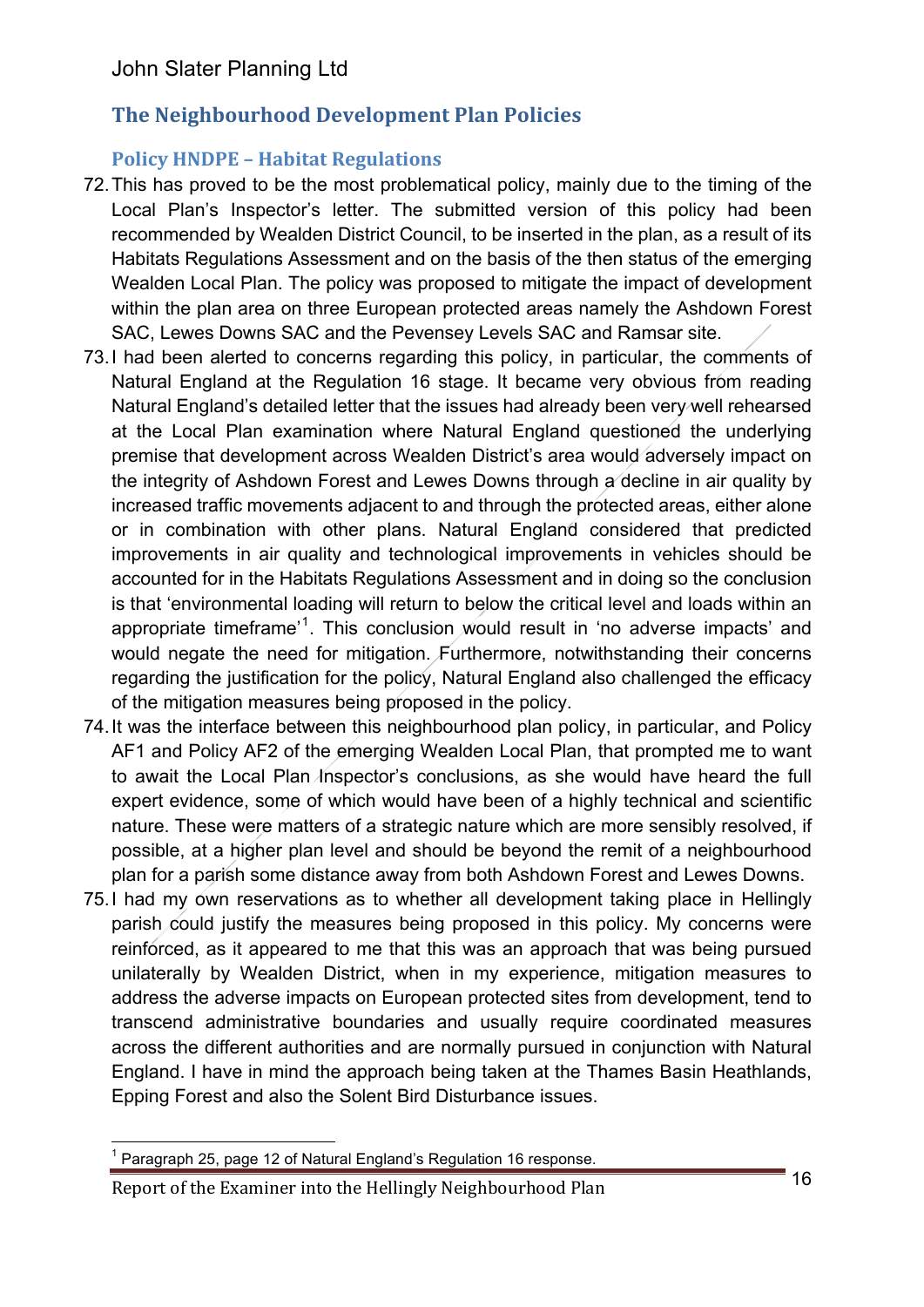- 76.My major reservation was that the measures set out in the policy were required to be imposed on all new development and I questioned whether these requirements could be justified, based on an assessment of the impact of every form of development would have on these protected areas. Imposing the three requirements, namely requiring electric vehicle charging infrastructure irrespective of the type of development, the practicality of controlling the routing for freight traffic resulting from the new development and requiring personalised travel planning work, were particularly onerous and unnecessary requirements unless the development was of a significant scale.
- 77.My concerns regarding this policy were discussed at length at the Hailsham Exploratory Meeting where Hellingly representatives were present, and the District Council representatives, I believe, accepted that the requirements being imposed on **all** new development, was an excessive requirement, irrespective of the possible outcome of the Local Plan Inspector's deliberations.
- 78.The Inspector's conclusions, particularly on the issue of the impact of development on Ashdown Forest in particular, and her conclusion that the District Councils approach to the science was flawed, has led to a significant change in the scope of this policy which Wealden District Council is now suggesting should be included within the policy.
- 79.The recommended HRA policy now effectively firstly restates the existing legal position, which is already set out in Regulation 105 of the Conservation of Habitats and Species Regulations 2017. However, I accept that there is a value in setting out the legal requirements, in the policy, not least because it draws attention to the statutory requirement for persons who may not be familiar with the Habitat Regulations.
- 80. The specific requirements set out/in the remainder of the policy are entirely directed to mitigating the impact of development on the Pevensey Levels SAC and Ramsar site. The impact on this important habitat, which lies close to the parish area and the existence of direct pathways, in my opinion, fully justify the requirements of the policy, both in terms of ensuring there is adequate capacity at the waste water treatment works that serve the town and the need to control the quality and quantity of surface water run-off from new development.
- 81.I am satisfied that this important policy now meets the requirements of the basic conditions in all respects. I therefore recommend that the submission version of this policy be replaced by the revised policy which is included in the latest version of the Habitats Regulations Assessment.

### *Recommendation*

 *Replace the existing policy with* 

 *"Development either supported or proposed by policies or projects contained*  within the Hellingly Neighbourhood Plan, or any other development that may  *come forward in the Neighbourhood Plan area, may only be permitted if it can be concluded that the proposals, either alone or in combination with other plans or projects, will not adversely affect the integrity of a European site. Any*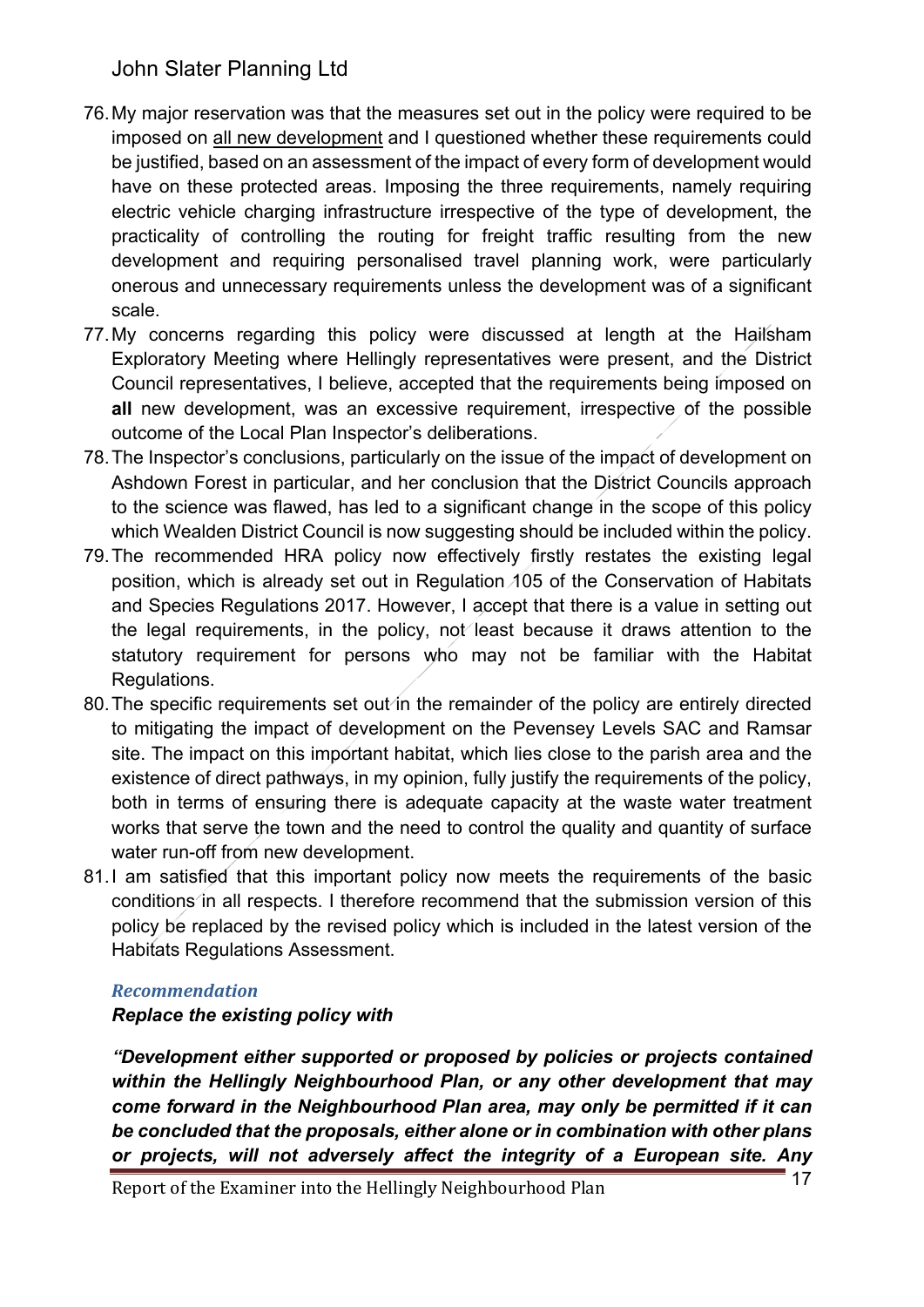*proposals for development must be accompanied by information to allow the competent authority to complete a full Habitat Regulations Assessment of the impacts of the development.* 

 *To ensure that development does not adversely impact the Pevensey Levels Special Area of Conservation and Ramsar site, proposals for development may only be permitted where there is sufficient capacity at the relevant Waste Water Treatment Works or alternative foul water drainage solution. Where*  impermeable surfaces are proposed within the hydrological catchment area  *then mitigation, such as sustainable drainage systems, will be required to*  control the quality and volume of surface water run-off to a level that will avoid  *an adverse effect on the integrity of the SAC and Ramsar when considered both alone and in combination with other Plans or projects."* 

### **Policy HNDP1 - Area of Locally Valued Landscape**

- 82. This policy stems from paragraph 170 of the NPPF, which refers to planning policies contributing to enhancing the natural and local environment by protecting and enhancing *valued landscapes,* in a manner commensurate with their identified quality in the local plan. This policy was the subject of questions which I raised in my primary deliberations and was one of the matters that was discussed at the hearing.
- 83.The northern part of the parish falls within the southern slopes of the High Weald in the East Sussex County Landscape Assessment. The southern part falls within the Low Weald. From my visits to the area, I was able to appreciate for myself, the different characteristics of the two areas. The area to the north is a more intimate landscape with small fields and woodlands. The area to the south has larger fields with less hedgerows and woodland, and as revealed at the hearing, I heard it referred to as somewhat of an "urban fringe" location.
- 84.My initial concern was that valuing one type of landscape above another, was not justified as they were both essentially rural areas and the neighbourhood plan was aspiring to retain the rural character of both, but an examination of the evidence has demonstrated that the two parts of the parish do have different characteristics and attributes. I heard during the hearing that the planning officers already differentiate between proposals in the north of the area, and those in the south, based on an assessment of their existing characteristics. In essence, I believe that the policy recognises that greater weight does need to be given to protecting the more rural character of the area which forms part of the High Weald Character Area.
- 85.Essentially, this policy is a way of triggering the provisions of paragraph 170 of the Framework, by recognising the importance that the community places on the northern area's landscape value. I note that some of the reasons given justifying why this part of the plan area is being "valued", have been based on its recreational value to the population of Hailsham and Hellingly parishes, but I do not consider that by itself is a justification for a policy which is based on landscape quality. However, the wording of the policy does need to describe the particular characteristics of the protected area,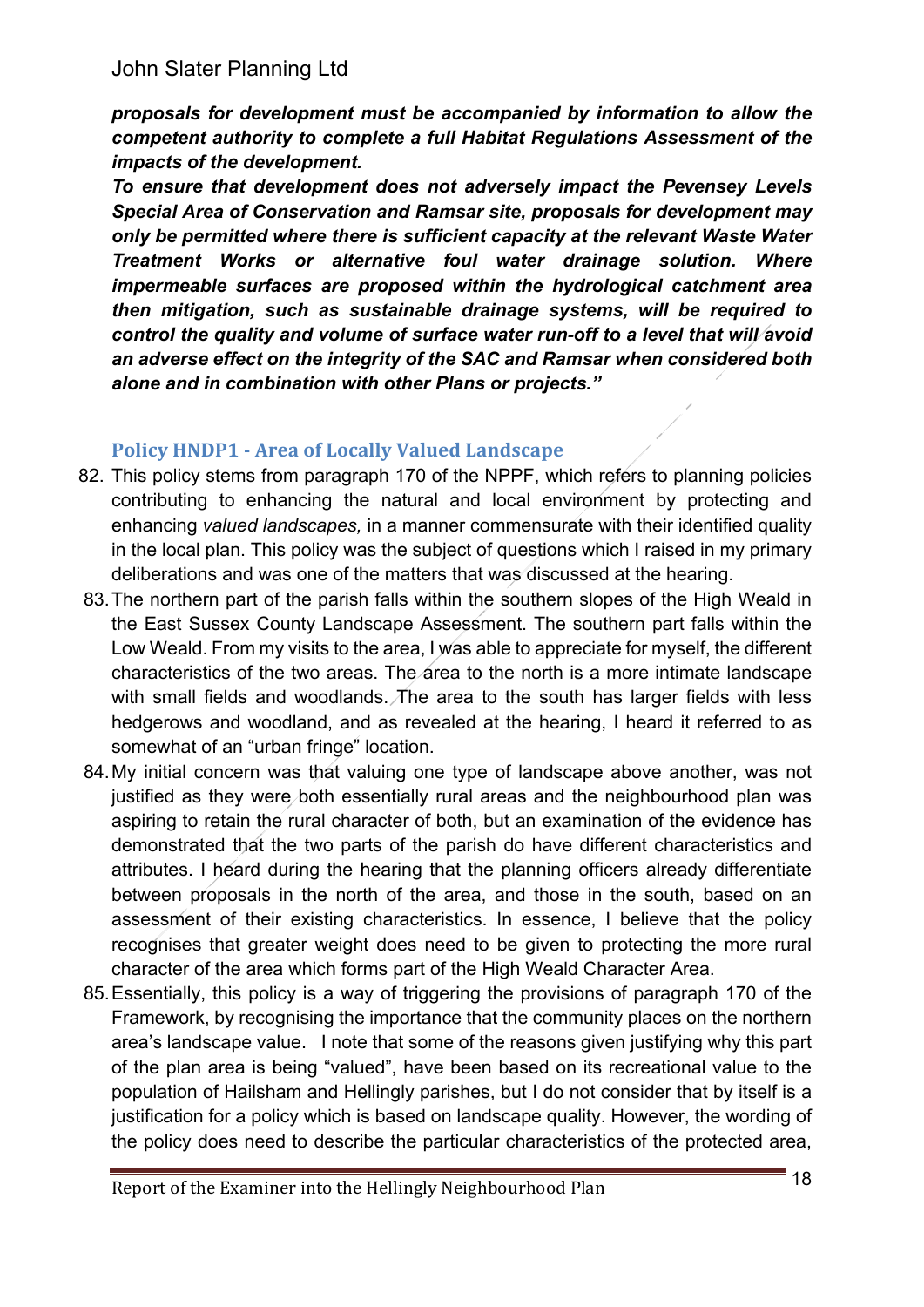which the policy is recognising. There were some discussions as to how that could be worded and I have received some suggested wording from the Parish Council which I am happy adequately describes the characteristics that the policy is designed to protect.

- 86.In terms of the extent of the designations, the delineation of the Area of Locally Valued Landscape (ALVL) does not coincide with the division between the respective landscape character areas, as described in the national, county and district based character assessments. In particular, the ALVL extends further south than the line shown in the East Sussex Landscape Area and the Landscape and Ecology Studies, which have been prepared as part of the evidence base for the now withdrawn local plan. However, I believe that using the rivers and local roads, as well as excluding the recent development at Roebuck Park, is a defensible basis for the community to define the area, whose landscape value it considers is worthy of protection. I do not therefore propose to recommend any alterations to the alignment.
- 87.Turning now to the actual drafting of the policy, there will be some development which is by its nature, acceptable development in the countryside, such as agricultural buildings or new residential development that meets the requirements of Policies HNDP7 and HNDP8. It may be that such buildings will have a detrimental impact on the "rural character, scenic quality or visual amenities of the area". However, that harm could be mitigated to a degree that ensures that the balance is struck between protecting the landscape commensurate with its status, as a valued landscape, (albeit lower than the national status confirmed by being in an AONB or a National Park) whilst at the same time ensuring the continued viability of the rural economy. I will therefore be recommending that reference be made to the fact that mitigation could allow the scheme to become acceptable.
- 88.The five requirements set out in paragraphs i) to v) should not be shown as subordinate requirements as the policy is not conditional upon them. It is not the role of a neighbourhood plan policy to require specific documents to be submitted with a planning application, that is the role of the District Councils Local Validation Checklist. The policy will be used to determine any proposals and it is appropriate for the proposal to be required to assess the level of impact of the development.
- 89.The specific requirements should be worded positively, namely that proposals will be supported if they protect or enhance the scenic quality or rural character of the area or the rural setting of public footpaths.
- 90.It is not appropriate for this policy, which relates to landscape matters, to be considering biodiversity or the ecology of the area, which are more appropriately covered by Policies HNDP5 and 6, which address green infrastructure and biodiversity.
- 91.I have asked for clarity as to which public vantage points offer the long-distance views of the South Downs. In its response, the Parish Council offered three viewpoints from public footpaths. These need to be added to Map1.
- 92.In the interest of being concise I would recommend that the two policies dealing with lighting proposals should be consolidated.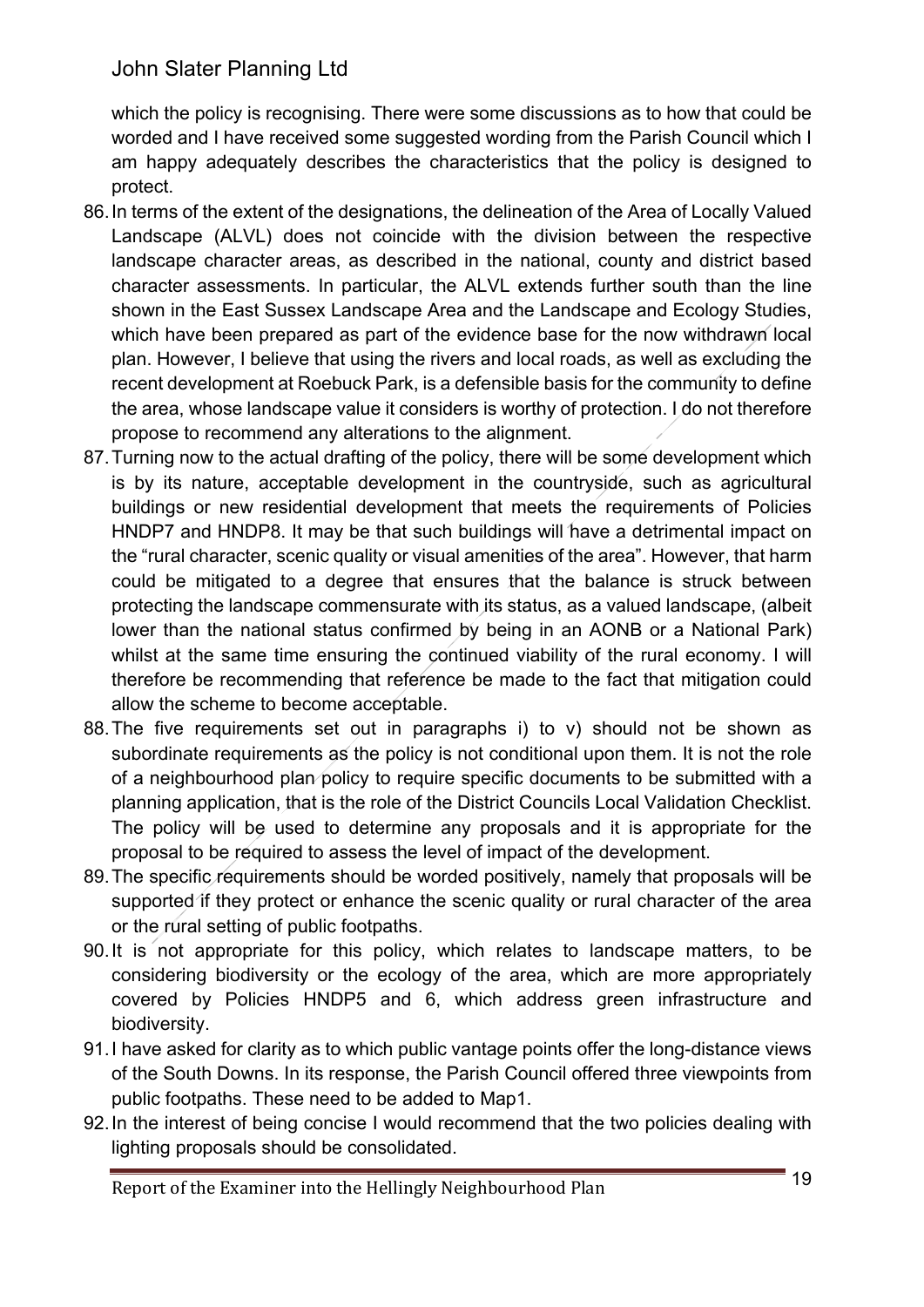#### *Recommendations*

 *In the first sentence replace "the proposals map" with "Map 1"* 

 *After the first sentence insert "The area is characterised by small fields with*  well-established species rich hedgerows. It contains numerous areas of  *surviving Ancient Woodland, some small and some large (e.g. Park Wood and Nobody's Wood) together with many shaws and copses dotted throughout this landscape. There are a number of traditional Sussex Ghyll woodlands, and many small ponds and water features. Whilst there is some arable use the land is mainly grassland used for livestock farming, very rural in character with few roads and a well-developed network of public footpaths providing impressive long- distance views over the Low Weald to the South Downs".* 

 *Move the current second sentence to a new paragraph and remove "only" and replace "that" with "if it", and add to the end of the sentence "and any adverse impacts can be satisfactorily mitigated"* 

 *Delete the second paragraph* 

 *Replace "i" as a separate paragraph and omit "not" and "is considered detrimental to the scenic quality or rural character of the area or impacts" and insert" does not adversely impact "* 

 *Delete ii) and text* 

 *In iii) before "public" insert "the" and after "points" add "as shown on Map 1" and add to Map 1 the three viewpoints submitted by the Parish Council as Appendix A to its response to my Initial Comments document.* 

 *In iv) add at the end of the sentence insert "and that measures to minimise light spillage or glare have been taken"* 

 *Delete v)* 

### **Policy HNDP2 – Local Green Space**

- 93.The purpose of designating local green space (LGS) is, according to paragraph 100 of the NPPF, to recognise those green spaces that are demonstrably special to the local community and which has particular local significance.
- 94.The plan is proposing six specific designations, and these are shown on the Proposals Map, albeit with limited clarity. I consider that it would improve the usability of the plan to insert a separate plan for each of the individual LGS sites, and also for the sites to be referred to in the actual policy.
- 95.I can confirm that I am satisfied that the following sites do meet the NPPF criteria, namely Hellingly Country Park, Lower Horsebridge recreation ground, the field adjacent to Hellingly Village Hall, Lower Dicker cycle way and playground and Union Corner allotment site, Lower Horsebridge.
- 96.Whilst I recognise the role that Park Wood plays as a recreational resource, enjoyed by the local community and, notwithstanding the representations of the Friends of Park Wood, I do not consider that it meets the strict criteria that local green space has to comply with, namely that it should not be an extensive tract of land. At some 60ha (150 acres), I consider that, whilst there is no definition of what constitutes an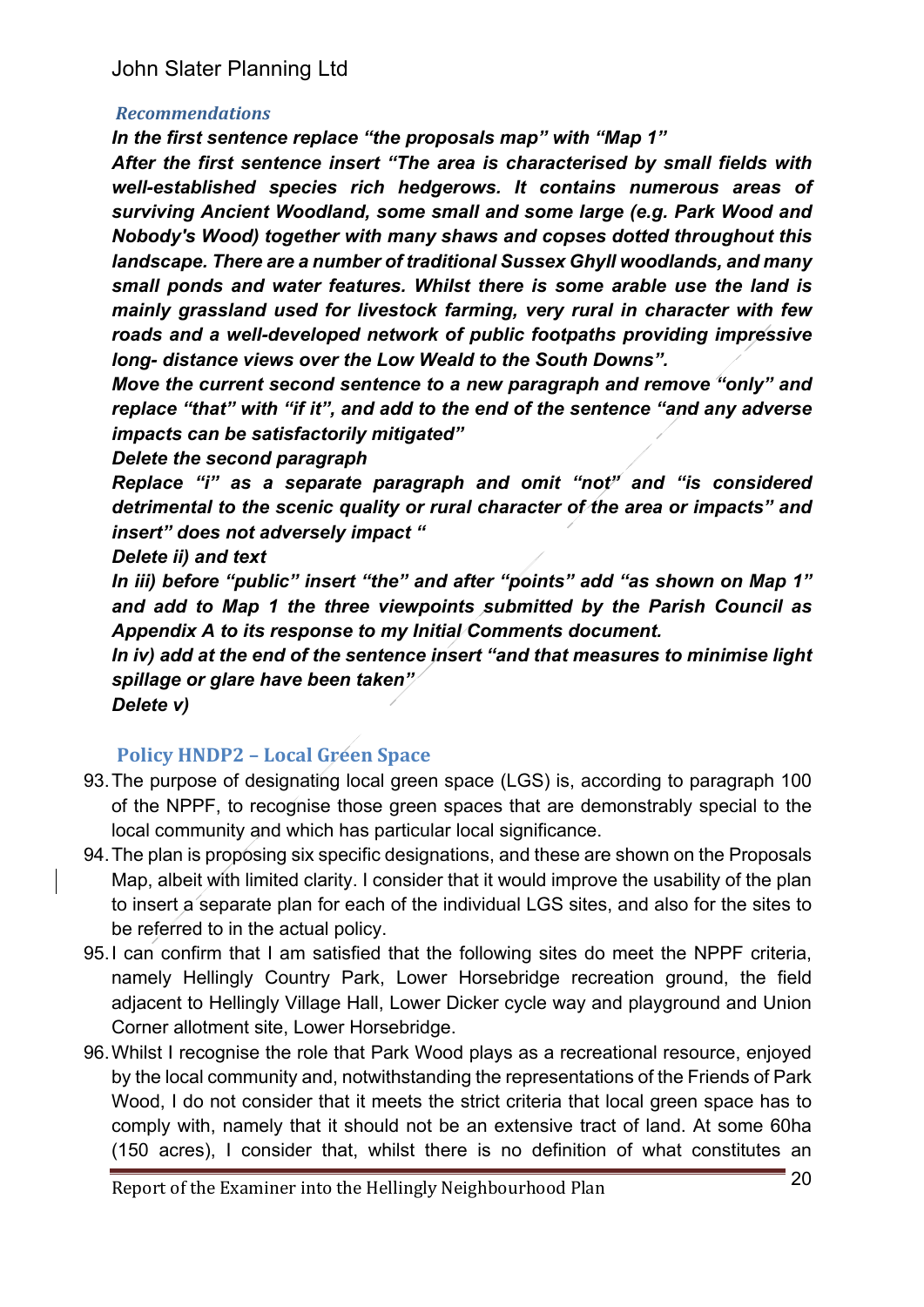extensive tract of land, the size of the wood would fall outside what a reasonable person would consider to be an extensive tract of land. I understand that the wood is ancient woodland, a designated Site of Interest for Nature Conservation, and an Asset of Community Value and is subject of a Right to Roam Order. The absence of LGS status would not open up the site for development.

 97.I am concerned that the policy test against which the proposals will be considered, is not in line with national expectations, in that the policy implies that an applicant could demonstrate that the green space no longer has value to the community or is to be replaced by the facilities of an equivalent value to be provided in the compensation for its loss. The difference between LGS and other green space policies, is that it offers local green space the highest level of protection, which should rule out development, other than in very special circumstances. I will amend the proposed criteria against which planning applications will be judged, to bring the policy closer into alignment with Secretary of State expectations.

#### *Recommendations*

Insert a separate map showing the location and the extent of each Local Green  *Space within the plan document and refer to the plan numbers rather than the Proposals Map.* 

#### *Reword the policy as*

 *"The following sites, as shown on Maps A- E (insert appropriate map number)*  are designated as Local Green Space where development will be ruled out,  *except in special circumstances* 

- *Hellingly Country Park*
- *Lower Horsebridge Recreation Ground*
- *Lower Dicker Cycling and Playground*
- *Field Adjacent to Hellingly Village Hall*
- *Union Corner Allotment Site, Lower Horsebridge"*  •

### **Policy HNDP3 – Areas of Critical Flood and Drainage Concern**

- 98.This policy was explored at length at the public hearing and further clarification was given by the Parish Council, in its summary response to my hearing questions. Essentially the plan identifies, on Map 2, flood control zones which are titled Areas of Critical Flood and Drainage Concern. The wording of the policy, meanwhile, refers to this as "an area at risk from flooding". However, the zone shown on Map 2 is considerably larger than the area identified as at risk of flooding on the Environment Agency flood maps, shown as Flood Zones 2 and 3. I heard at the hearing that the extent of the Area of Critical Flood and Drainage Concern was arrived at by identifying a contour which lies 2 metres above the height of the water level of the maximum recorded flood event.
- 99.It appears that the background to this policy, arises as a result of concern from the community as to the efficiency of some of the SUDS schemes that have been implemented as part of recent housing development. The Parish Council's approach,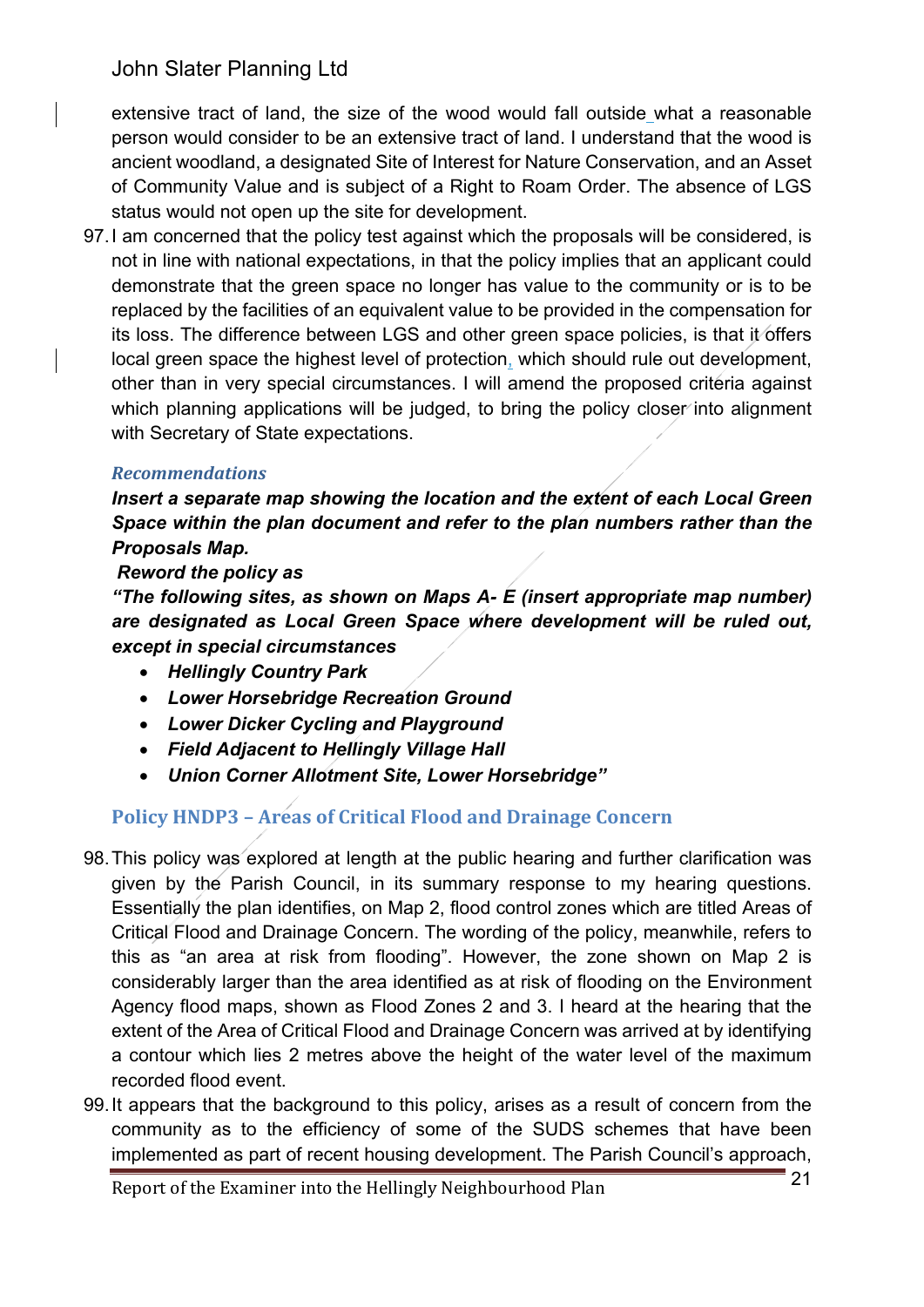rather than requiring surface water management measures to be taken as a part of the development of individual sites, is envisaging a more radical surface water disposal and storage strategy, which seeks to divert all surface water drainage arising from individual development sites to a storage area, close to watercourses where the surface water would subsequently discharge. That storage area would be contained by bunds and embankments, within the area shown on Map 2.

- $100.$  risk of flooding, would allow the implementation of what would be a radical and innovative drainage strategy, which at this point in time, has not been prepared, tested or adopted, nor a body responsible for its funding, design, construction or ongoing management and maintenance identified, yet the effect of the policy would effectively rule out development proposals on this land- some of which has been identified as having development potential. It is not my role to determine the efficacy of such a communal drainage strategy, but I do have to consider whether the neighbourhood plan should be presuming against development on flooding grounds in an area which is not currently at risk of flooding. In the absence of such a prepared and agreed strategy for surface water management, I cannot see that the reservation of this land can be justified and indeed, I understand that the policy is neither supported by the District Council nor more importantly, East Sussex County Council, the local lead flood authority. The reservation of this zone, which extends beyond the area recognised as being at
- $101.$  meet basic conditions. Within the area shown on Map 2, there are areas that are at risk of flooding. The policy says that development "will be restricted *unless the proposal has other public benefits that clearly outweigh the risk of flooding* to properties where the risk can be shown to be satisfactorily mitigated". There are also additional issues with this policy that mean that it does not currently
- 102. The concept of striking a balance between "public benefits", albeit unspecified, and allowing development in flood risk areas, is a less rigorous position than the Secretary of State's policy for dealing with development in areas at risk of flooding. Essentially national policy imposes a presumption against all inappropriate development unless the sequential test is passed and the exception test is met, which includes whether the development will be safe for the lifetime of the building.
- 103. schemes, the Secretary of State, in a Written Statement to the House of Commons dated  $14<sup>th</sup>$  December 2014, required major schemes i.e. 10 units or more (or equivalent for non-residential development) to ensure that sustainable drainage systems for the management of run-off are put in place, unless it is demonstrated that it would be inappropriate. This statement then went on to require clear arrangements for the ongoing maintenance over the lifetime of the development. The Secretary of State explicitly stated that this statement should be taken into account in the preparation of neighbourhood plans. Moving onto the second element of the policy, which deals with sustainable drainage
- 104. statutory technical standards for sustainable drainage systems. This required that for greenfield site development, measures to limit peak run-off rate from development The Department of Environment, Food and Rural Affairs, published in 2015, non-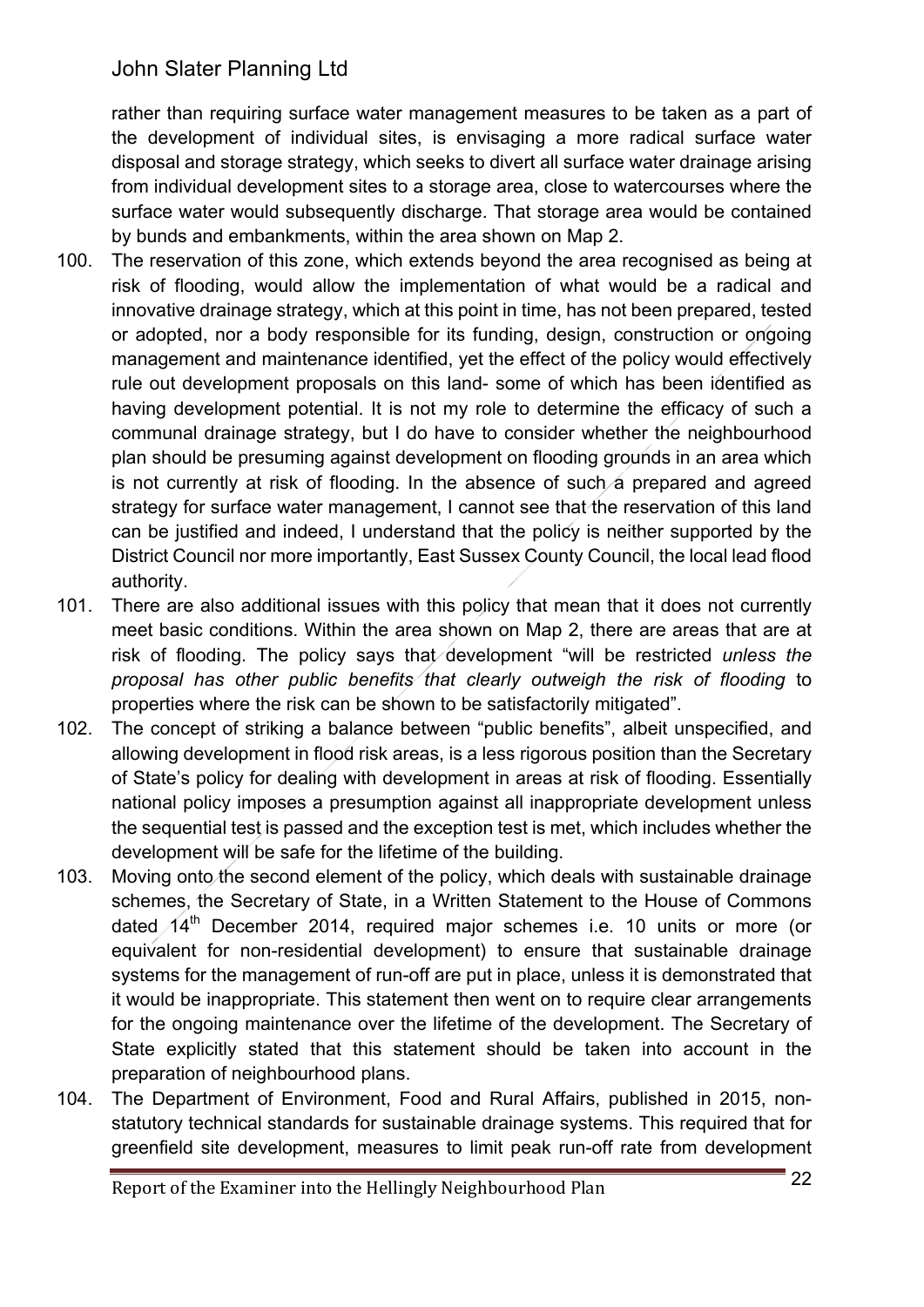should be implemented so as not to exceed the peak greenfield run-off rate. It goes on to deal with the extent of volume control expected to be achieved, where it is practically possible but it requires that "the run off volume must be discharged at a rate that does not adversely affect flood risk".

 105. My conclusion is that this policy does not add to national policy, in a way that is justified by evidence. I heard anecdotal evidence as to the effectiveness of the SUDS schemes that had been implemented but I do not know whether that is a failure to correctly specify and agree an acceptable SUDS scheme or whether it has been implemented incorrectly. I do not conclude that the policy meets basic conditions as it has not had proper regard to Secretary of State policy. I appreciate that this will be a disappointment to the Parish Council but I firmly believe that the approach being promoted is not backed up by convincing evidence as to its feasibility or indeed its justification.

#### *Recommendation*

### *That the policy be deleted*.

### **Policy HNDP4**

- 106. I agree with the District Council's representations that where flood risk assessments are required, and the thresholds for these are set out in the Town and Country assessment should not just look at the run-off rate from the site but should also seek to assess the impact of flooding and measures to mitigate/eliminate, measures to prevent properties flooding on the site as well as assessing the impact of surface water Planning (Development Management Procedures)(England) Order 2015, the on adjoining land.
- $107.$ from the development will be generated. I am not satisfied that the assessment needs to account for run-off from soft landscaping areas, as that is likely to be the equivalent of the run-off from a greenfield site. I will recommend appropriate revisions. Such an assessment will need to look at how much additional surface water run-off
- 108. land raising in areas outside of zones that are at risk of flooding. In flood risk zones, I do agree that land raising measures could result in additional flooding elsewhere on land that would not ordinarily flood, had the land raising not taken place. I will restrict the second part of the policy to areas that are identified as being at risk of flooding. I am not convinced that there is persuasive evidence to justify a presumption against
- 109. The policy can remove the obligation on the LPA to consider the adequacy of the mitigation measures. Whilst the District Council has an obligation to consult with the Lead Flood Authority and the Pevensey and Cuckmere Water Level Management Board, these organisations are consultees and responsibility for any approval/refusals must sit with Wealden District Council.

### *Recommendations*

 *Replace the text in i) with "Where required, Flood Risk Assessments will be*  expected to assess whether the development is likely to be affected by current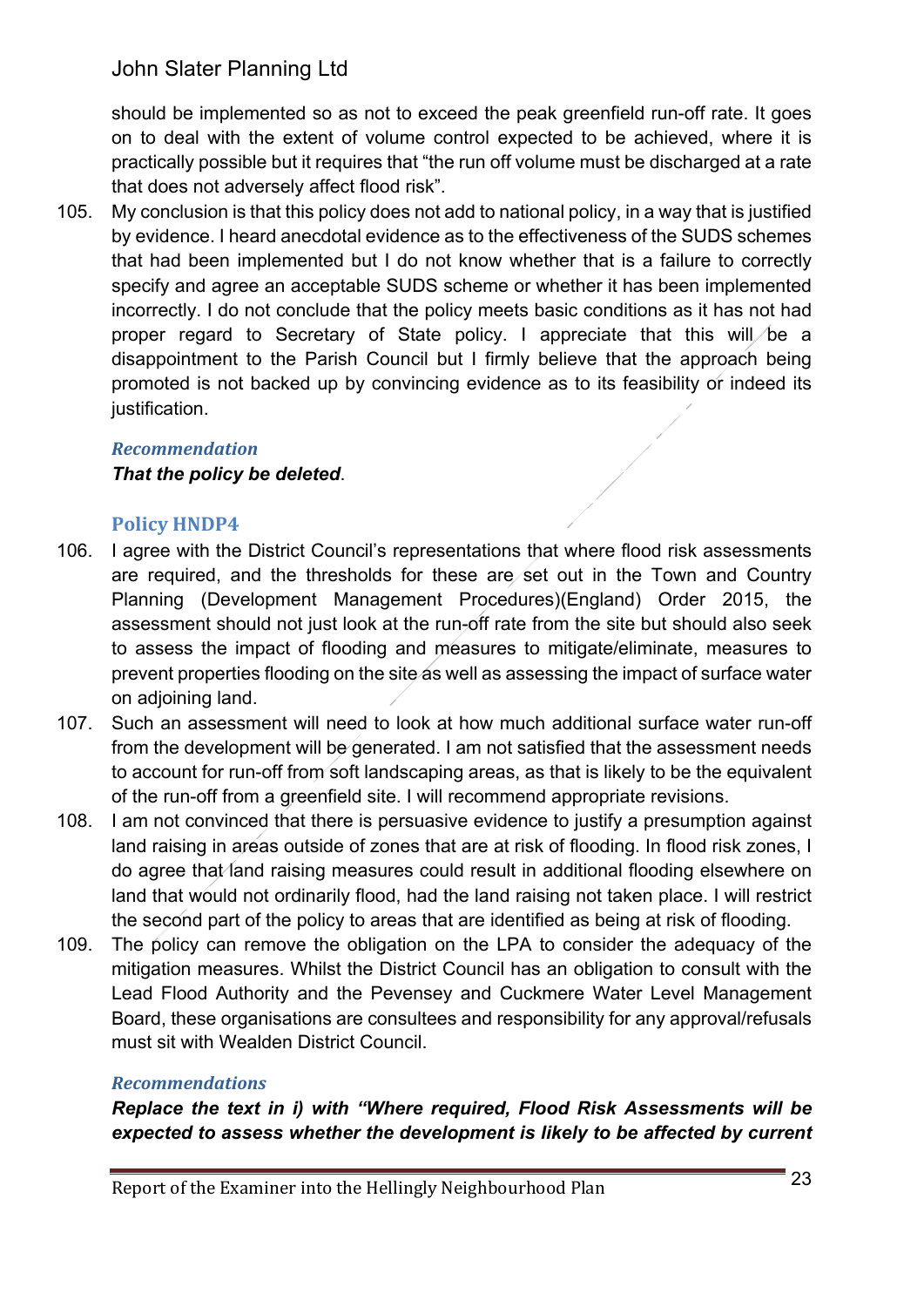*or future flooding from any source, including surface water, and assess whether*  it will lead to flooding elsewhere, taking into consideration measures being  *proposed to deal with these issues, particularly surface water run-off." Replace the text of ii with "There will be a presumption against land raise on development sites in areas identified at being at risk from any form of flooding, unless such mitigation measures are to be put in place to the satisfaction of the Local Planning Authority, in consultation with East Sussex County Council as*  lead flood authority and Pevensey and Cuckmere Water Level Management *Board."* 

**Delete Map 2** 

## **Policy HNDP5 - Green and Blue Infrastructure**

- This policy is specifically aimed at protecting the network of green and/or blue infrastructure which is set out in Map 3. By identifying these networks and wildlife stepping stones, the neighbourhood plan is following the advice in the NPPF. I will propose that in line with my conclusions in respect of Policy HNDP3, that the flood control zones be removed from the map.  $|110.$ **Delete Map 2**<br> **Policy HNDP**<br>
110. This policy is<br>
infrastructure<br>
stepping stone<br>
propose that is<br>
control zones l<br>
111. I have accepte<br>
more closely<br>
recommend a<br>
practice for the<br>
112. Paragraph 175<br>
from developr<br>
ali
- I have accepted the District Council's suggestion that the required survey work should more closely reflect British Standards for Biodiversity BS42020:2013 and I will recommend a more flexible form of wording which can be more reflective of good practice for the type of survey being undertaken. 111. I have accepted the District Council's suggestion that the required survey work should<br>more closely reflect British Standards for Biodiversity BS42020:2013 and I will<br>recommend a more flexible form of wording which ca
- from development" should be "*significant* harm". To bring the policy closer into alignment with Secretary of State expectations, I will recommend that the revised wording should be "significantly harm to the integrity or function of the protected feature".
- The Parish Council had earlier in the examination clarified that the management plan sought in (iv), should only be required in respect of major schemes.

### *Recommendations*

 *Remove the Flood Control Zones from Map 3 Replace "Proposals Map" with "Map 3"* 

 *In the first paragraph after "proposals" insert "within the areas identified on Map 3"* 

 *In i) after "2" insert "/3" and add at the end of the sentence insert "or as stipulated in good practice guidance"* 

 *In iii) before "harm" insert "significantly"* 

 *In iv) in the second sentence after "Proposals" insert "for major development"* 

# **Policy HNDP6 – Biodiversity**

 114. As written this policy places a requirement on *any* form of development to provide ecological information and to consider cumulative impacts. I do not consider that this is a necessary or reasonable expectation to impose on all applicants, particularly as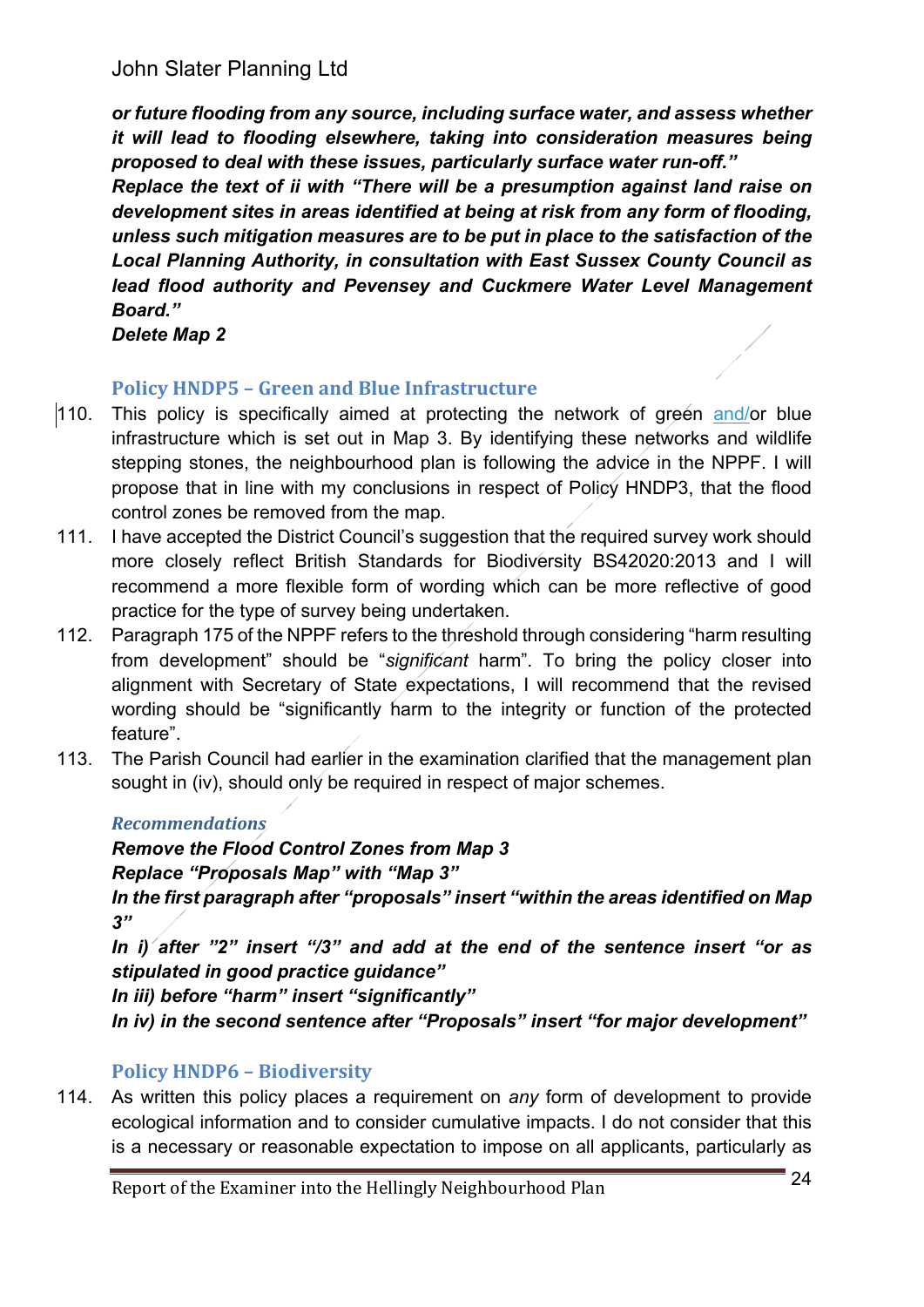the Local Validation Checklist already sets out the circumstances where a Biodiversity and Survey Report is required. If a proposal is unlikely to have any impact on wildlife or biodiversity, such as a residential extension, it is not a proportional requirement to insist that such information be provided. At the hearing, I heard that the District Council's validation checklist was due to be reviewed.

- 115. Under paragraph 11(3) (d) of the Town and Country Planning (Development Management Procedures) (England) Order 2015, the list must have been published (or re-published) during the two-year period immediately before the date on which the planning application where the requirements are imposed, was made. It is usual practice for some form of consultation to take place on these requirements and it may be appropriate for the Parish Council to seek to make its own representations as to the information the LPA should be requiring an applicant to submit.
- 116. I consider that the need to consider cumulative impact is too vague a requirement for most assessments – is it considering the impact on specific species or habitats? I would recommend the introduction of a caveat "as far as it is appropriate having regard to the scale and nature of development and its impact on the wider ecological network".
- 117. The policy requirements to "improve, enhance, manage and restore biodiversity" will only be relevant to particular forms of development and there will be instances where it is not appropriate. I will suggest that the policy is covered by a caveat "where appropriate".
- 118. The policy appears to be aimed at residential development by referring to 10 or more houses. There could be similar biodiversity impacts from larger commercial schemes so I will refer to them generically as "major development".

#### *Recommendations*

 *At the end of i) insert "as far as it is appropriate, having regard to the scale and nature of development and its impact on the wider ecological network". At the start of ii) insert "Where appropriate"* 

 *In iv) replace "10 or more houses" with "schemes comprising major development"* 

## **Policy HNDP7 – Rural Economy**

 119. I am not convinced that there is sufficient justification to require development that is considered to be appropriate in the rural location, to have to demonstrate that it is "sustainable" by providing economic, social and environmental benefits. That would go beyond the Secretary of State's expectation which are set out in paragraphs 83 and 84 of the NPPF, which deals with supporting a prosperous local economy.

#### *Recommendations*

 *Delete "Subject to compliance with other policies in the NDP" Delete the second sentence of the policy*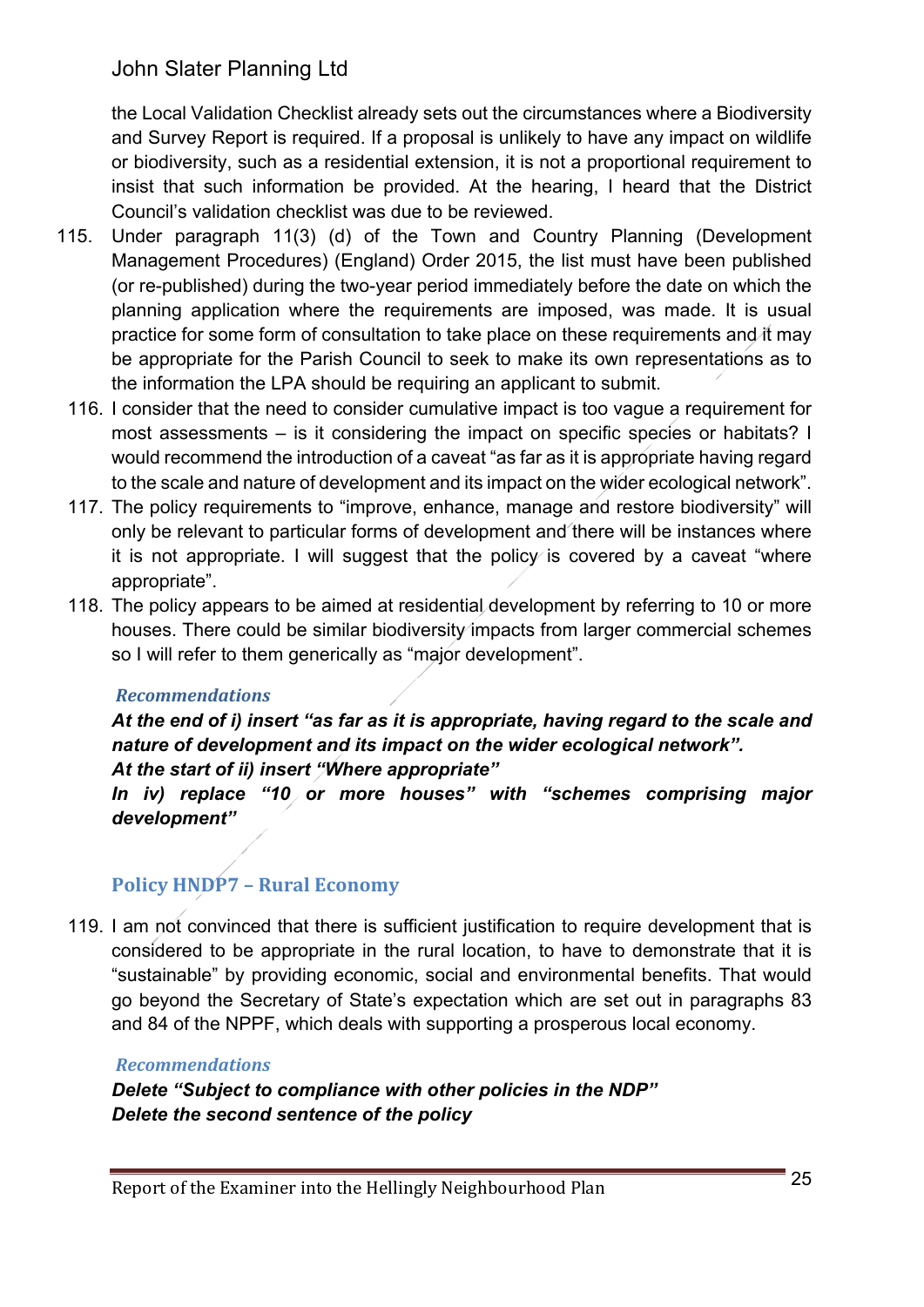### **Policy HNDP8 – Isolated New Dwellings**

- 120. Again, this was a policy that was discussed at the hearing. The issue was whether it was appropriate for the plan to be seeking to establish additional tests to be imposed on applicants, beyond those set out in national advice. This includes the need for financial tests which had, in the past, been part of national policy, with the now withdrawn PPS7 and was no longer forms part of the NPPF. At the hearing, we discussed that the Framework's policy, in paragraph 79 are now supplemented by additional advice, published last summer, in the Planning Practice Guidance, which gives criteria for assessing whether rural worker accommodation is deemed essential, including the need to demonstrate having 24-hour presence on site, because of the risks to human or animal health, discouraging crime and being able to respond to emergencies.
- 121. I do not believe that the evidence submitted, actually justifies imposing additional criteria beyond those which have been published at national level and I heard that there were no particular local issues that the policy was seeking to respond to. I will therefore be recommending that the policy be deleted.

#### *Recommendation*

#### *The policy be deleted*

### **Policy HMDP9 – Housing Type**

122. At the hearing, we touched on the issue of whether it was necessary to caveat a policy with "where the principle of new residential development is appropriate", as the plan was not promoting a policy to indicate where residential development was or was not considered acceptable. That is a matter which the Parish Council is choosing to leave to local plan policy and national guidance. Planning applications have to be assessed against all relevant policies in the development plan, so it is unnecessary, to include this requirement within the drafting of the policy. I will therefore be recommending that the policy supports a high percentage of homes for the elderly and starter homes/shared ownership.

### *Recommendation*

### *Delete the first part of the sentence up to "Proposals"*

### **Policy HMDP 10 – Sustainable Transport**

123. I have no comments to make on this policy.

## **Policy HV1**

- 124. I will recommend changes in the wording of the policy so that it is not necessary for the applicant to have to demonstrate compliance where he/she is not required to submit a Design and Access Statement.
- 125. I had, earlier in the examination, requested the Parish Council to confirm what it considers are the key views and this has been provided to me. I am satisfied that,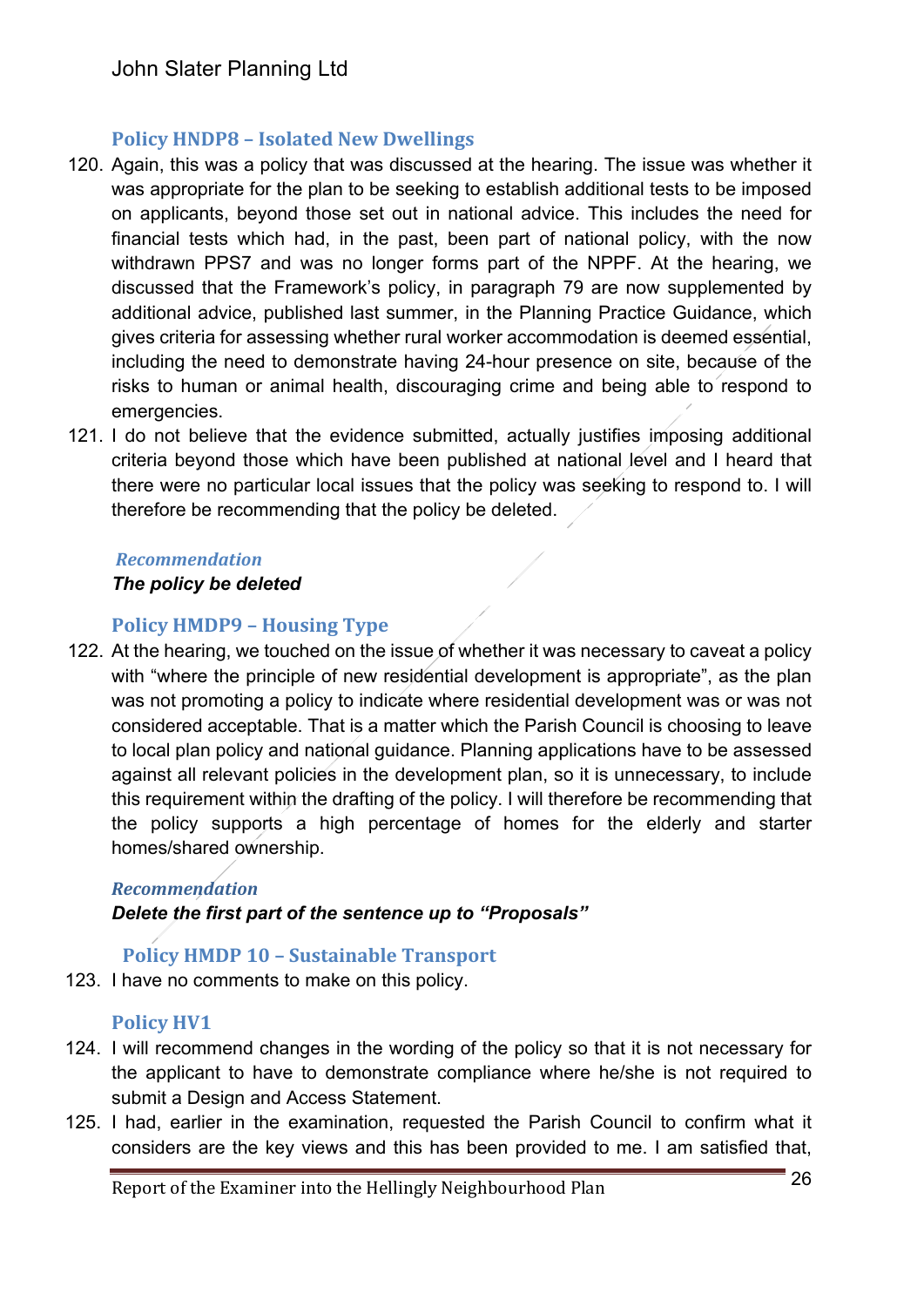following my last visit, these viewpoints are worthy of recognition and I will therefore request that these viewpoints be added to Map 4.

- 126. What constitutes an "unnecessary and inappropriate incursion" would be something of a subjective judgement and is not a sound basis for decision making. Similarly, I am not sure that a decision maker could be in a position to define what the policy refers to as the Hellingly "identity". I consider that the presumption should be against any development that detracts from the historic development pattern of the settlement.
- 127. Again, in the second part of the policy, reference to "unwanted and unjustified" is unnecessary, as development which erodes the rural character of Hellingly should be resisted, whether justified or not. Sufficient flexibility is available through the "exceptional circumstances" caveat.

#### *Recommendations*

In the first sentence, replace "planning permission will be required" with "the  *submission of a Design and Access Statement which will be expected" In i) replace the remainder of the first sentence after "key views" and insert "and vistas as shown on Map 4" and in the final sentence omit "and identity"*  Insert the key views and vistas on Map 4 which were provided at the Hearing  *In ii) replace "avoids unnecessary and inappropriate incursions that" with "does not"* 

 *At the start of the second main paragraph, delete "Unwanted and unjustified" and also "and identity"* 

## **Policy HV2 - Specific Design Criteria Hellingly Village**

- 128. I raised an issue in my Initial Comments document as to how a decision maker would necessarily assess whether a planning application was proposing a "standard design". The Parish Council proposed in its response an alternative form of wording that schemes "that do not respect local character, identity and distinctiveness" should be avoided.
- 129. Criteria iv) essentially repeats criteria v) from Policy HV1. I consider that the term "overly large" extensions would also be difficult to define, especially bearing in mind the scope for extensions under permitted development.
- 130. Requirement v) again matches the information required by vi) of Policy HV1.

### *Recommendations*

 *Replace i) with "Designs that do not respect local character, identity and distinctiveness will not be supported" Delete iv) and v)* 

## **Policy LHB1**

 131. The proposed basis for considering locally listed buildings, as set out in the policy, is more stringent than that envisaged by the Secretary of State, in paragraph 197 of the Framework, which requires a balanced judgement to be exercised having regard to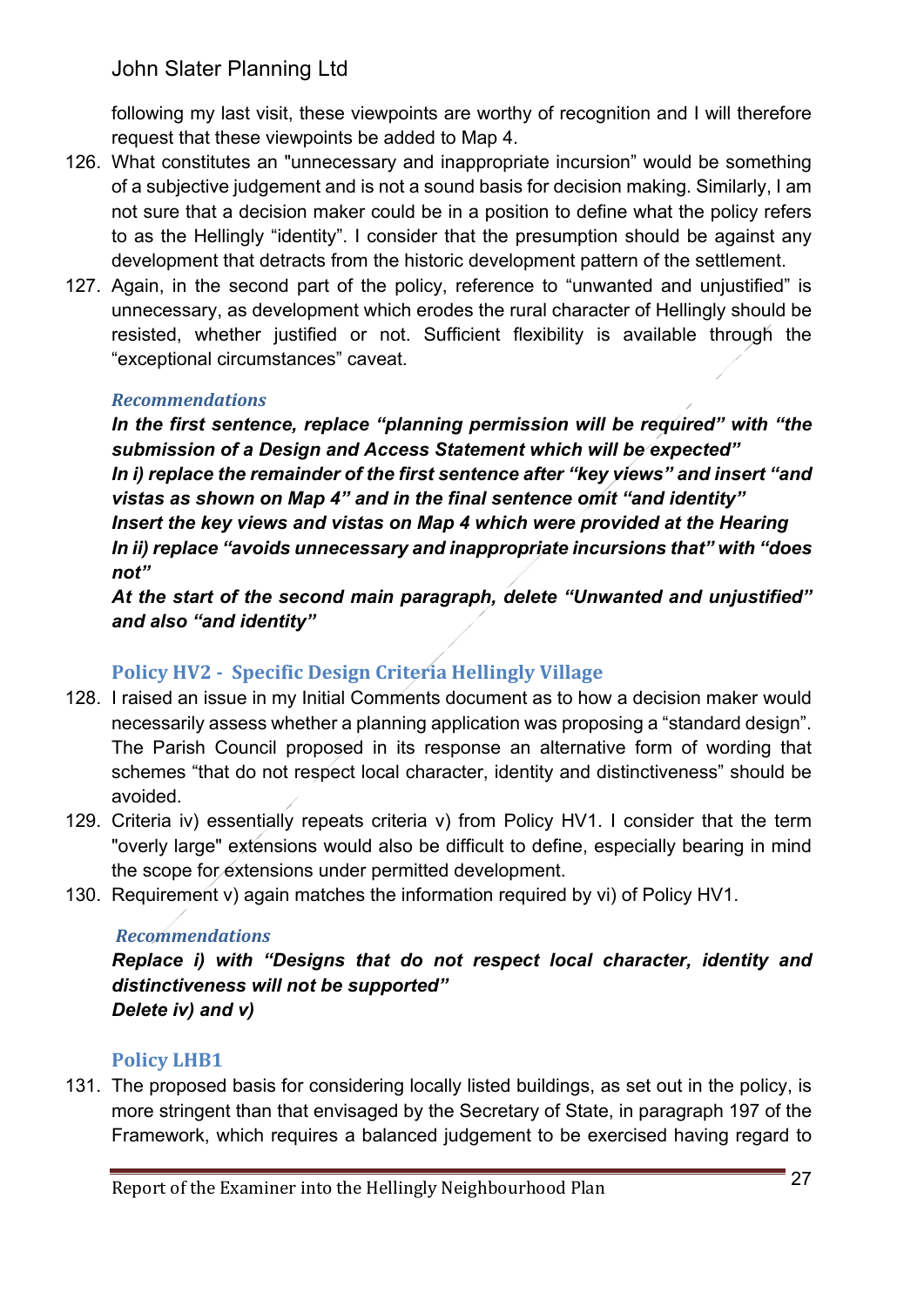the scale of any harm or loss against the significance of the building. I will recommend appropriate wording so that it meets the basic conditions of having regard to Secretary of State policy.

- 132. The important views referred to in iii) have been identified by the Parish Council and I will amend the wording so that it refers to Map 5 and I will request these views be shown on the map.
- 133. Criteria iv) essentially repeats the protection of the LGS, which is covered by Policy HMDP2 and this can be removed from this policy.

#### *Recommendations*

 *In the first sentence after "required" insert "where appropriate" In ii) replace "no adverse impact upon such buildings" with "regard to the scale of loss or harm when balanced against the significance of the building". In iii) After "pattern" delete the remainder of the sentence and insert "and the key views and vistas as shown on Map 5"* 

Insert the key views and vistas on Map 5 which were provided at the Hearing  *Delete iv)* 

### **Policy LHB2 – Specific Design Criteria – Lower Horsebridge**

134. The issue relating to references to standard design applies equally to this policy.

#### *Recommendation*

 *Replace i) with "Designs that do not respect local character, identity and distinctiveness will not be supported"* 

## **Policy LD1**

 135. The same issue arises relating to the wording of policy including those related to the locally listed buildings.

### *Recommendations*

 *In the first sentence after "required" insert "where appropriate" In ii) replace the rest of the requirement after "scheme" with "has regard to any scale of loss or harm, when balanced against the significance of the building".* 

 *At the end of iii) insert "as shown on Map 6"*  Insert the key views and vistas on Map 6 which were provided at the Hearing

### **Policy LD2 – Specific Design Criteria – Lower Dicker**

136. Again, I have no comments beyond the matters already referred to.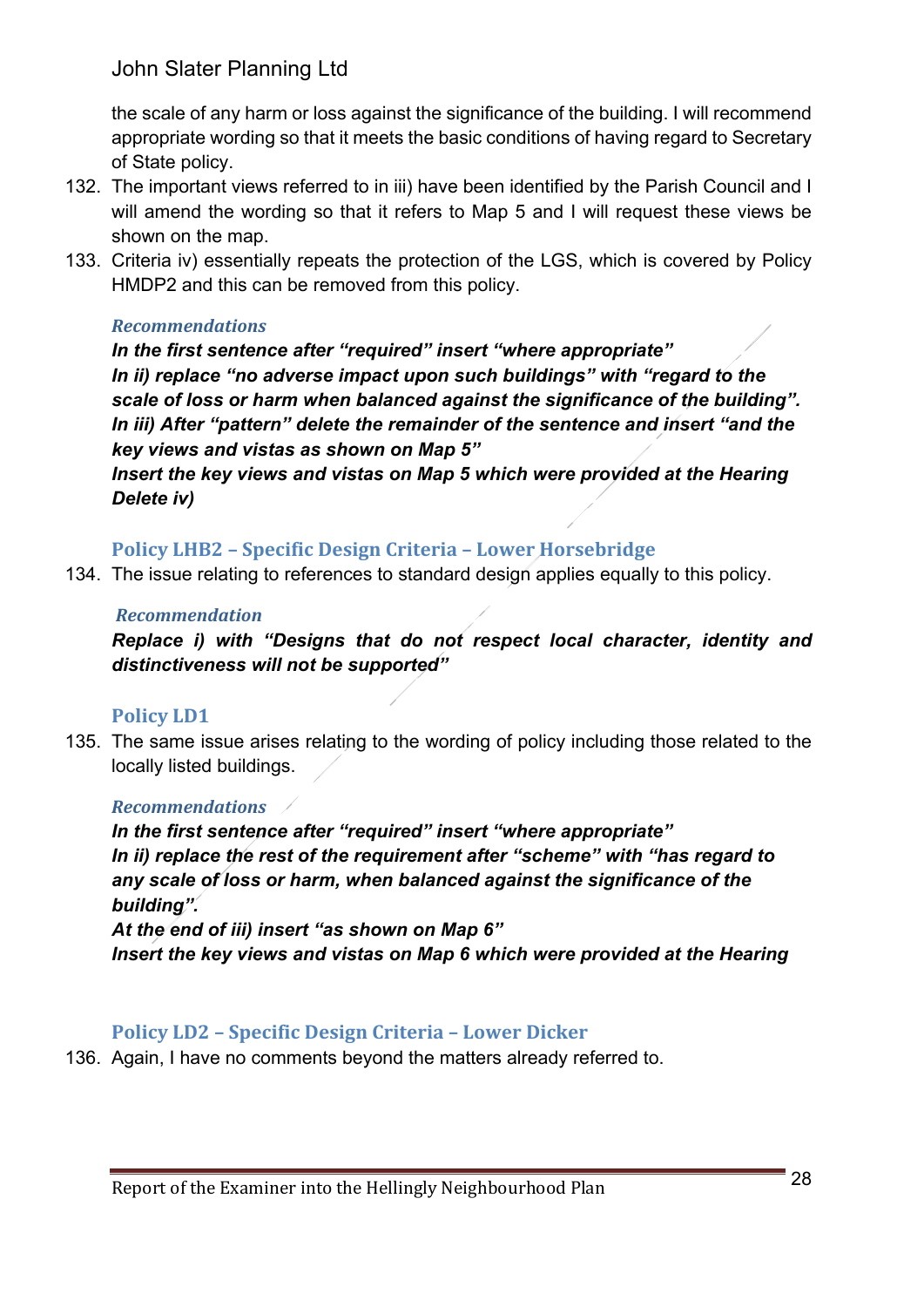### *Recommendation*

### *Replace i) with "Designs that do not respect local character, identity and distinctiveness will not be supported"*

### **Policy RP1**

- 137. I have sought clarification as to which viewpoints are to be protected. These will be shown on Map 7.
- 138. I do not consider that *all* developments in Roebuck Park should have to demonstrate how the development will support the provision of local facilities. How would a resident wishing to carry out alterations to his or her property, be expected to demonstrate how their proposal will meet such a requirement? This requirement would only be justified, if the proposal would introduce a significant increase in population of the character area. I will adopt the Parish Council's proposals which refer to *major* new development.
- 139. This policy has generated representations on behalf of the owner of the land to the south of Roebuck Park, Catesby Estates plc. Its concerns were discussed at length at the hearing and the Parish Council indicated that it had no fundamental objections to the revised wording being promoted. I would recommend amendments to the policy wording that takes these matters forward. I will also recommend changes to paragraph 221 as part of the supporting text to reflect the likelihood of development taking place on the farmland to the south of Roebuck Park.
- 140. The fourth requirement also needs adjusting, to address the weight to be accorded to proposals that impact upon non-designated heritage assets.
- 141. I will propose the rewording of the final requirement as policies should be positively expressed, so that it reads that a development that preserves the parkland setting of the site will be supported.

#### *Recommendation*

 *Add to paragraph 221 "Any future development within the farmland to the south should aim to prevent the merging of traditional settlement boundaries and loss of village identity through the offsetting of future development from the southern fringe of Roebuck Park. This may be through the placing of public open space, sports pitches etc. at the northern end of the agricultural*  farmland. The form and layout should also be sympathetic to existing views to  *and from Roebuck Park, as shown on Map 7'* 

 *In the first sentence after "required" insert "where appropriate"* 

 *In ii) before" it" insert, "in the case of major development"* 

 *In iii) Replace the wording with "that it has regard to retaining the key viewpoints and vistas as shown on Map 7"* 

Insert the key views and vistas on Map 7 which were provided at the Hearing  *In the final paragraph, replace "erodes" with "retains", before "setting" insert "immediate" and replace " resisted" with "supported"*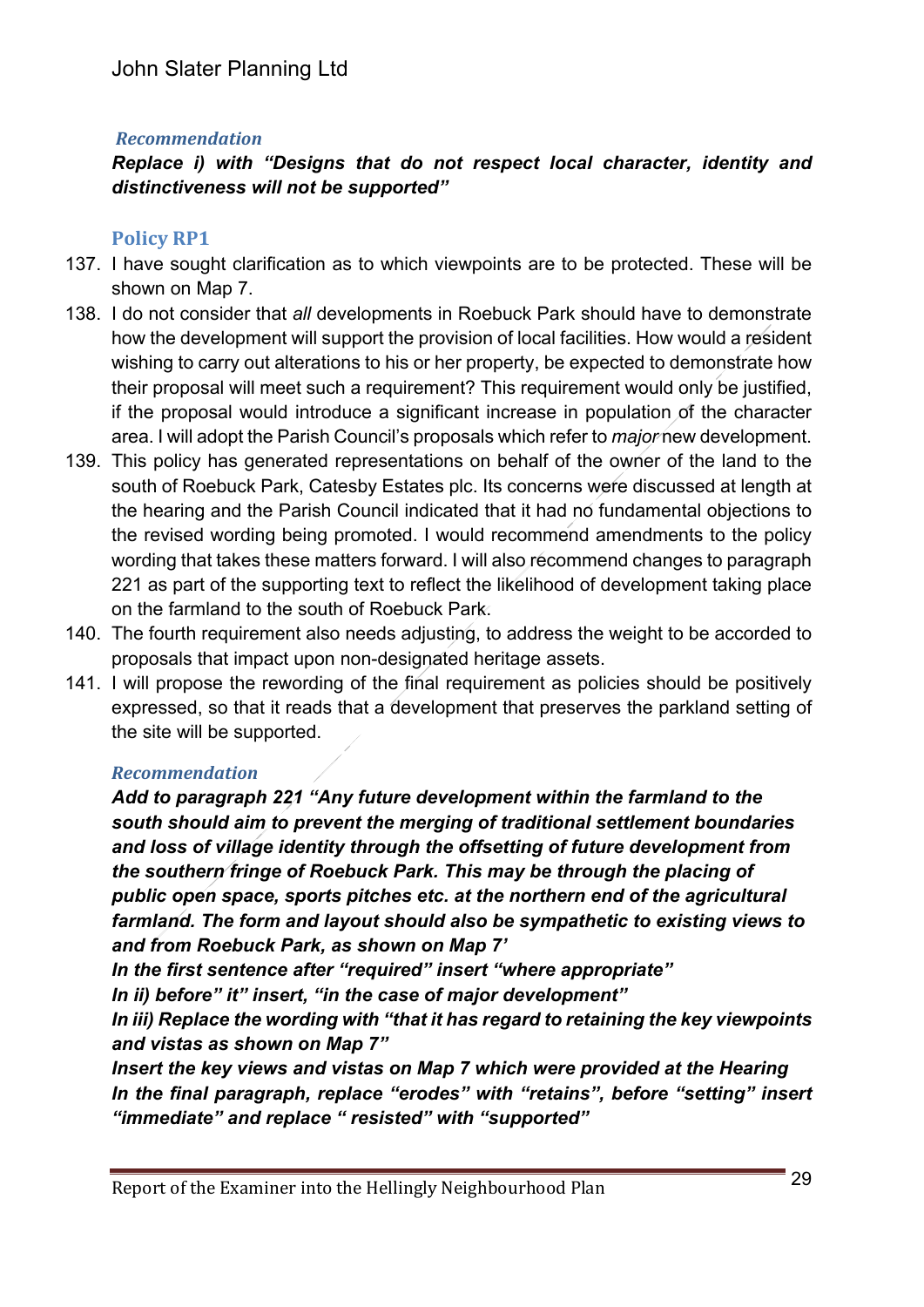### **Policy RP2 – Specific Design Criteria Roebuck Park**

 142. The only proposal I will make, is that the reference to "true attic" – which is open to interpretations as to what a *true attic* is, be replaced with a requirement that dwellings should be no higher than two storeys, plus accommodation within the roof space.

#### *Recommendation*

#### *Replace "true attics" with "rooms in the roofspace"*

#### **Policy LHA1**

- 143. Again, my concern is that the weight given to the protection of non-designated heritage assets is inconsistent with Secretary of State policy for dealing with such buildings. As written the policy offers the same weight of protection of non-designated heritage assets as if it were to a listed building.
- 144. The neighbourhood plan can actually designate buildings as non-designated heritage assets and I will revise the policies so not only is it in line with Secretary of State policy but will also list the buildings so they enjoy the protection of the policy.
- 145. The final paragraph does not add to the existing protection covering listed building already existing in legislation and national and local policy. I will recommend that that part of the policy be deleted.

#### *Recommendation*

 *Delete the first two paragraphs including i) and replace it with "The following buildings are designated as non-designated heritage assets – insert the list of buildings set out in Appendix 2. Proposals affecting such buildings will be expected to be assessed having regard to the scale of loss or harm when balanced against the significance of the building".* 

 *Delete the last sentence of the third paragraph Delete ii)* 

## **The Referendum Area**

 146. If I am to recommend that the Plan progresses to its referendum stage, I am required to confirm whether the referendum should cover a larger area than the area covered by the Neighbourhood Plan. In this instance, I can confirm that the area of the Hellingly Neighbourhood Plan as designated by Wealden District Council on  $5<sup>th</sup>$  November 2015 is the appropriate area for the referendum to be held and the area for the referendum does not need to be extended.